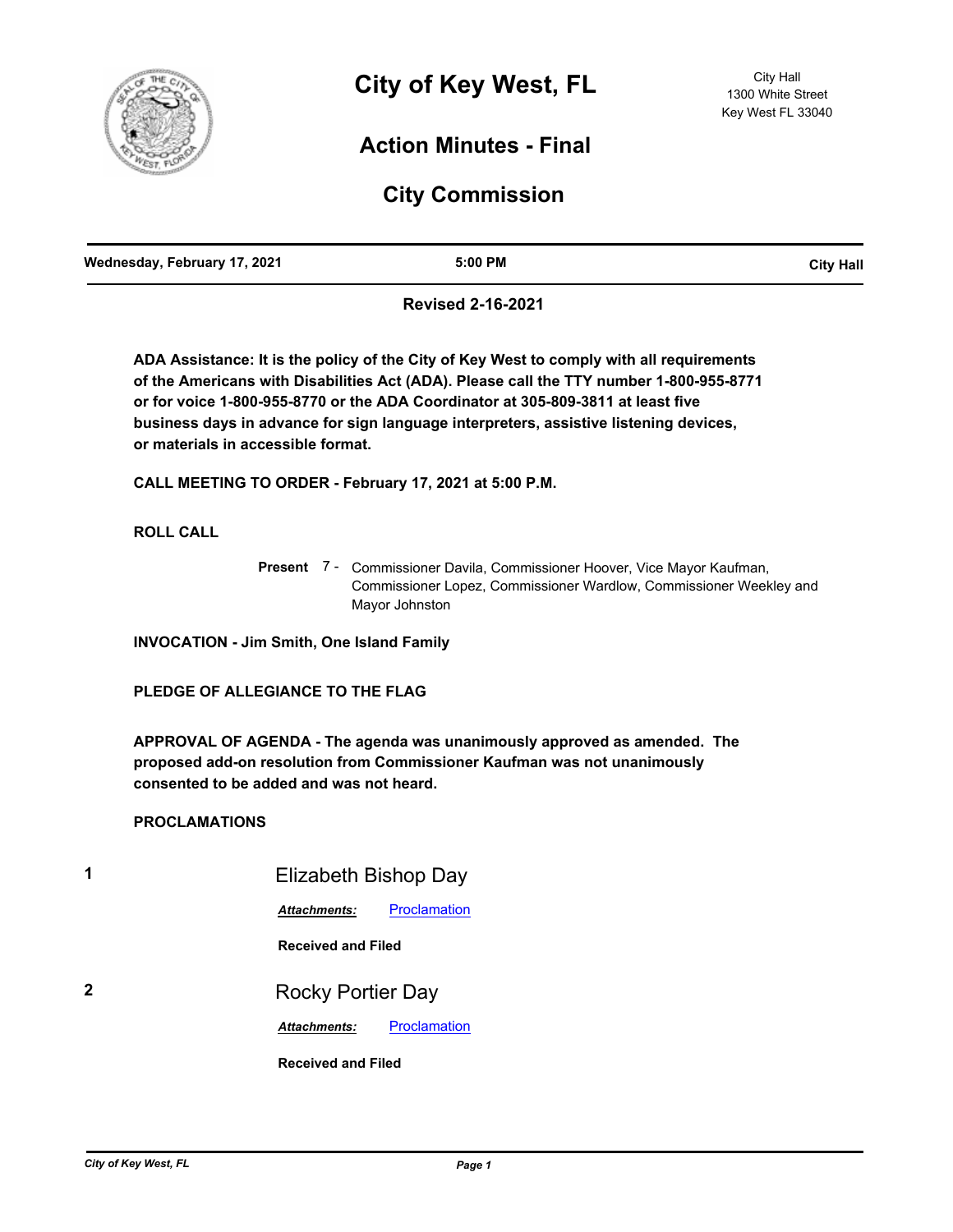| 3 |                        | <b>COVID-19 Victims and Survivors Memorial Day</b>                                                                                                                                                                                                                                                                      |
|---|------------------------|-------------------------------------------------------------------------------------------------------------------------------------------------------------------------------------------------------------------------------------------------------------------------------------------------------------------------|
|   |                        | Proclamation<br>Attachments:                                                                                                                                                                                                                                                                                            |
|   |                        | <b>Received and Filed</b>                                                                                                                                                                                                                                                                                               |
|   | <b>PRESENTATIONS</b>   |                                                                                                                                                                                                                                                                                                                         |
|   |                        |                                                                                                                                                                                                                                                                                                                         |
| 4 |                        | Covid-19 Update - Includes Public Comment                                                                                                                                                                                                                                                                               |
|   |                        | <b>Discussed</b>                                                                                                                                                                                                                                                                                                        |
| 5 |                        | <b>City Staff Accomplishments 2020</b>                                                                                                                                                                                                                                                                                  |
|   |                        | <b>Received and Filed</b>                                                                                                                                                                                                                                                                                               |
|   |                        | <b>City Attorney's Report</b>                                                                                                                                                                                                                                                                                           |
|   |                        | <b>City Manager's Report</b>                                                                                                                                                                                                                                                                                            |
|   | <b>CONSENT AGENDA*</b> |                                                                                                                                                                                                                                                                                                                         |
|   | <b>MINUTES</b>         | discussion, unless requested by a Commission Member or citizen, in which event the<br>item will be removed from the order and considered in its normal sequence on the<br>agenda. The City of Key West may take action on any matter during this meeting,<br>including items that are not set forth within this agenda. |
|   |                        |                                                                                                                                                                                                                                                                                                                         |
| 6 |                        | *October 13, 2020 - (Joint meeting with Florida Keys                                                                                                                                                                                                                                                                    |
|   |                        | <b>Mosquito Control District Board)</b><br><b>Minutes</b><br>Attachments:                                                                                                                                                                                                                                               |
|   |                        | <b>Passed</b>                                                                                                                                                                                                                                                                                                           |
|   |                        |                                                                                                                                                                                                                                                                                                                         |
| 7 |                        | *January 25, 2021 (Workshop)                                                                                                                                                                                                                                                                                            |
|   |                        | <b>Minutes</b><br>Attachments:                                                                                                                                                                                                                                                                                          |
|   |                        | <b>Passed</b>                                                                                                                                                                                                                                                                                                           |
| 8 |                        | *February 2, 2021 (Regular Meeting)                                                                                                                                                                                                                                                                                     |
|   |                        | Attachments:<br><b>Minutes</b>                                                                                                                                                                                                                                                                                          |
|   |                        |                                                                                                                                                                                                                                                                                                                         |
|   |                        | <b>Passed</b>                                                                                                                                                                                                                                                                                                           |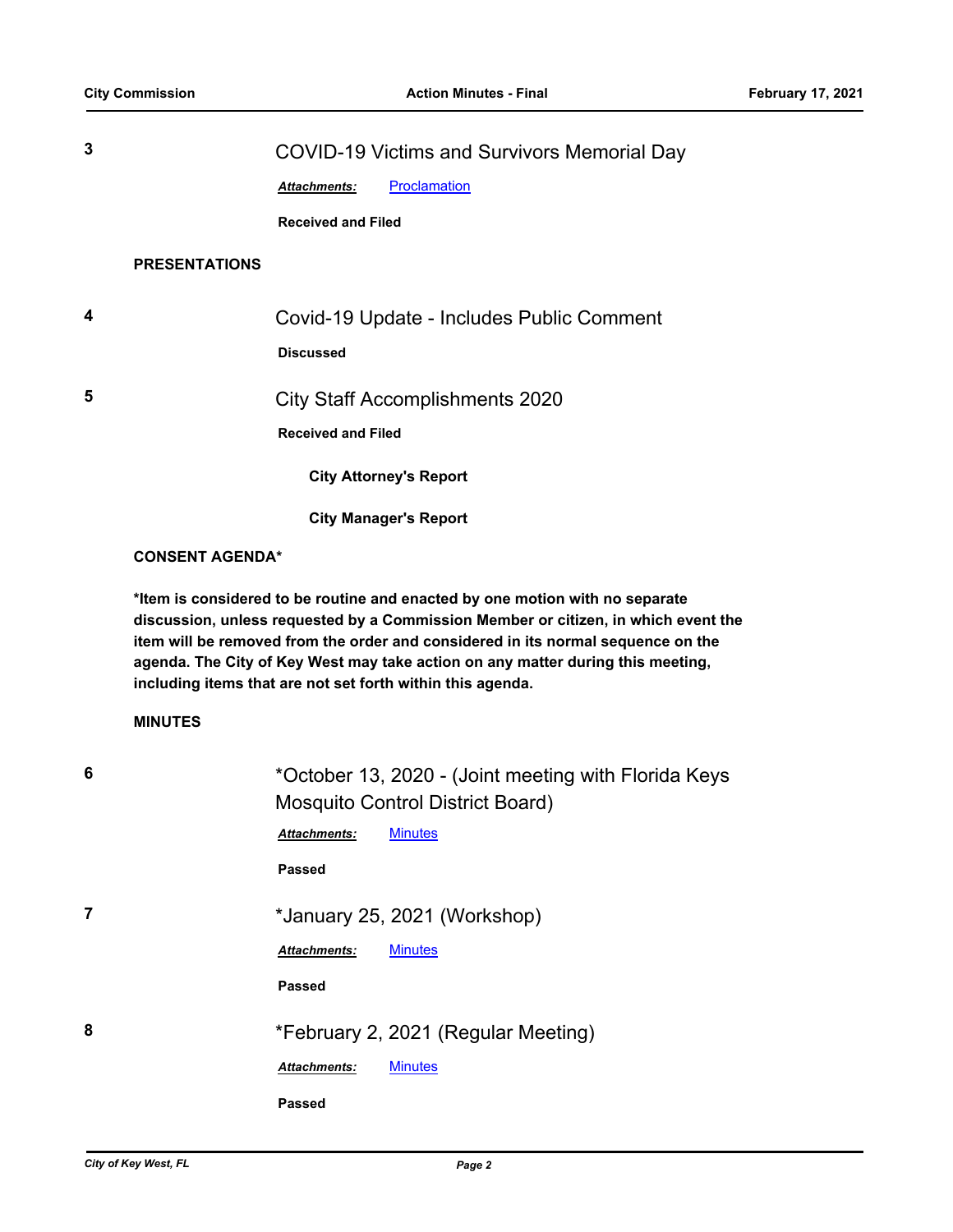## **RESOLUTIONS**

**9** \*Ratifying an emergency procurement for the installation of access control systems at Garrison Bight Dinghy Dock and Livaboard Bathouse Facilities by Minuteman Security Technologies, as provided for under Section 2-797(2) of the Code of Ordinances, in a total amount of \$58,283.54; Authorizing necessary budget transfers.

#### **[Resolution](http://KeyWest.legistar.com/gateway.aspx?M=F&ID=6412684e-e234-4718-9096-bcd00d3182cc.pdf)** *Attachments:*

**[Executive Summary](http://KeyWest.legistar.com/gateway.aspx?M=F&ID=ddeeaf2d-28ce-49cc-8b77-d8d5b21d4629.pdf) [Emergency Declaration](http://KeyWest.legistar.com/gateway.aspx?M=F&ID=ec65d938-e85f-4517-8cd9-2cd741915db9.pdf)** [ACM Approval](http://KeyWest.legistar.com/gateway.aspx?M=F&ID=014c8926-0520-4672-acb8-fc459927dd5d.pdf) [Approved POE](http://KeyWest.legistar.com/gateway.aspx?M=F&ID=0cf2851d-59f0-4ae5-a51c-8e9d22617986.pdf) **[Dinghy Dock Quote](http://KeyWest.legistar.com/gateway.aspx?M=F&ID=252d4bc2-310b-45fd-a342-1a48f4d175ac.pdf)** [LAB & Dockmaster Quote](http://KeyWest.legistar.com/gateway.aspx?M=F&ID=0a0d1dc2-c814-4d94-b787-c0b7c9203ebb.pdf) [PO #93349](http://KeyWest.legistar.com/gateway.aspx?M=F&ID=921c51ee-07b2-4ab9-8881-2ddcf05db89c.pdf)

#### **Passed**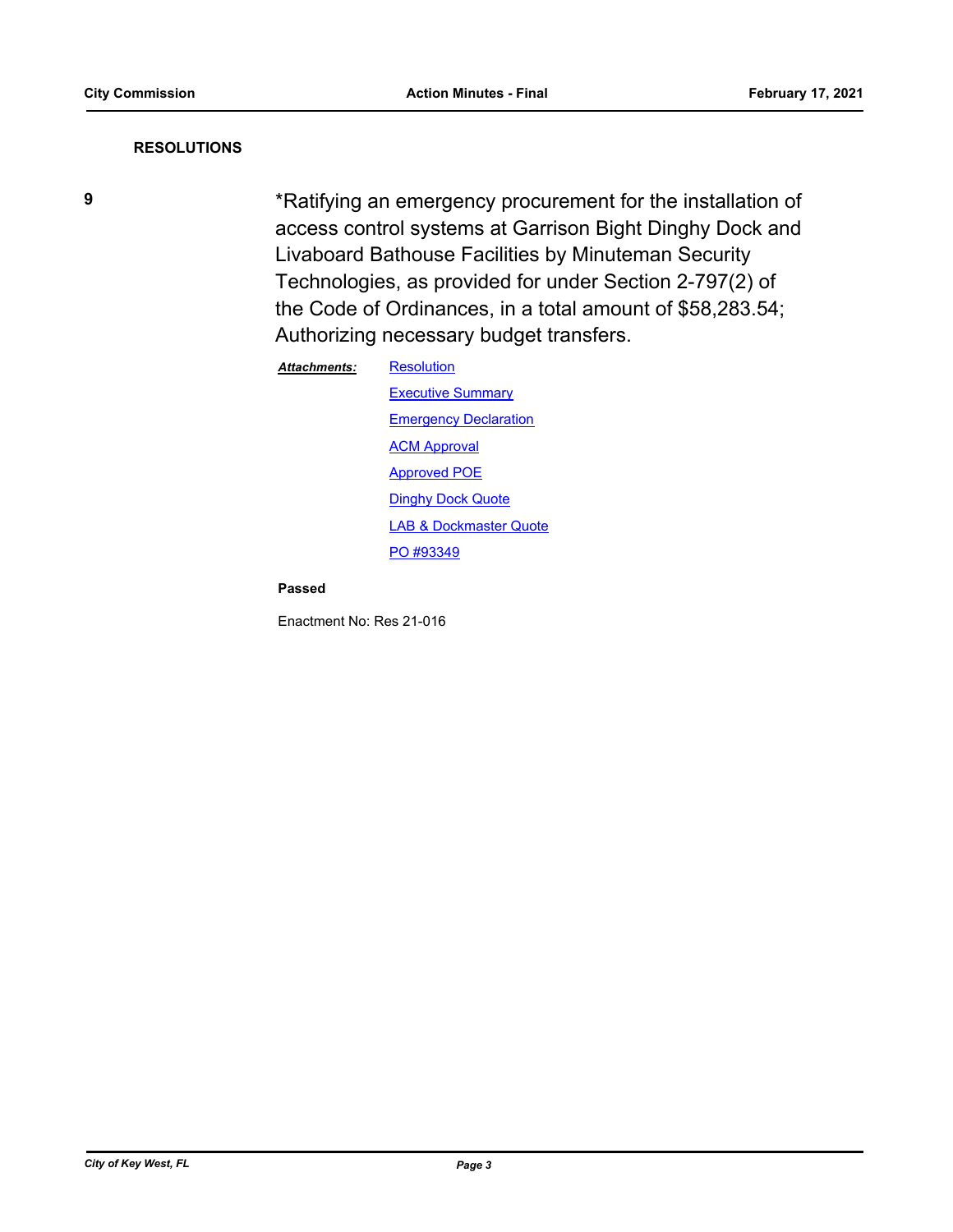**10** \*Ratifying the attached "Memorandum of Understanding between the City of Key West and United Way of Collier and the Keys, Inc." (MOU); Ratifying four emergency expenditures totaling \$132,186, to the United Way of Collier and the Keys (UWCK) for Community rental assistance, food, medical and untilities/essential needs support pursuant to the MOU, the "Stop-Gap Measure COVID-19 Support Proposal", and pursuant to Section 2-797 (2) of the Code of Ordinances; Authorizing any necessary budget transfers and adjustments; Providing for an effective date.

#### **[Resolution](http://KeyWest.legistar.com/gateway.aspx?M=F&ID=75df691c-0653-4964-b085-ac8df63dbe54.pdf)** *Attachments:*

[Executive Summary](http://KeyWest.legistar.com/gateway.aspx?M=F&ID=f9a805f1-db63-4801-8d90-9cab631eb1b8.pdf) [Stop-Gap Measure COVID Support Proposal](http://KeyWest.legistar.com/gateway.aspx?M=F&ID=839fea4c-c203-4b65-afcd-2838db5b7d3c.pdf) [UWCK & CKW MOU](http://KeyWest.legistar.com/gateway.aspx?M=F&ID=7dba397a-f81f-4135-85cc-5c9a850c398f.pdf) [COVID Update UWCK & KW for Mtg 2.17.21](http://KeyWest.legistar.com/gateway.aspx?M=F&ID=45629ac4-809b-4f97-8514-2de25663c60b.pdf) [UWCK Invoice to City of KW for COVID-19 Rental Assistance](http://KeyWest.legistar.com/gateway.aspx?M=F&ID=72e6f558-1312-404d-83a4-6e2f68eb0a19.pdf) [UWCK Invoice to City of KW for COVID-19 Food Funding 1-2021](http://KeyWest.legistar.com/gateway.aspx?M=F&ID=8336ac48-990b-4065-919b-3b2c3c68bdb1.pdf) [UWCK Invoice to City of KW for COVID-19 Utilties and Basic Needs](http://KeyWest.legistar.com/gateway.aspx?M=F&ID=3d1eb995-f70d-4455-9145-96459880240f.pdf)  Funding 1-2021 [UWCK Invoice to City of KW for COVID-19 Medical 1-2021](http://KeyWest.legistar.com/gateway.aspx?M=F&ID=a38b6412-2e6d-477f-ac66-32054f3b866f.pdf)

### **Passed**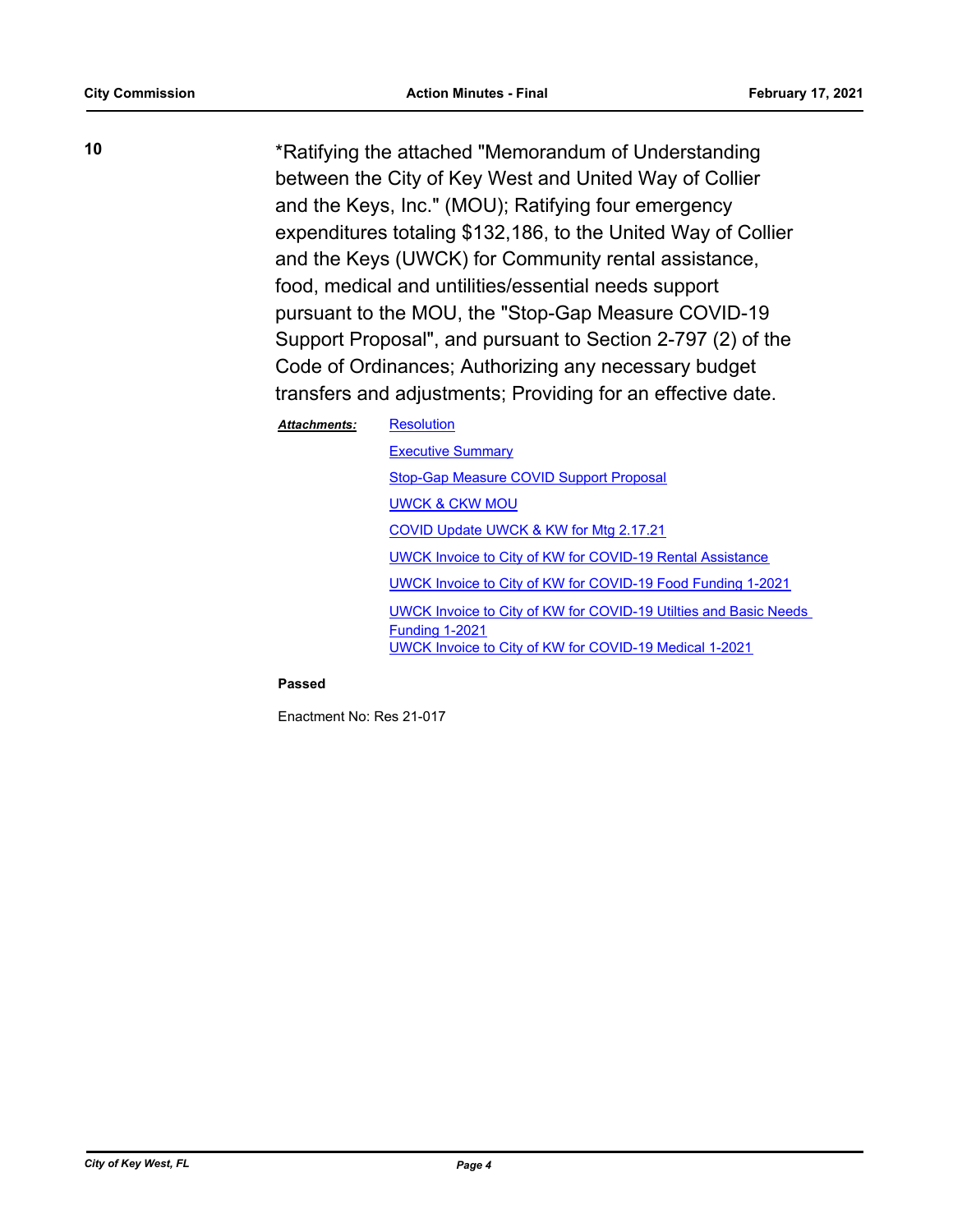**11** \*Approving Final Change Order No. 4 for final quantities and to close the contract for Simonton Street Improvements (ITB #20-002) - Project II41021901 (2019 ADA Sidewalks) and Project II41021902 (2019 Repaving Program) in an amount not to exceed \$109,687.88, bringing the total project cost to \$1,610,592.85; Authorizing any necessary budget adjustments; Authorizing the City Manager to execute any necessary documents, upon consent of the City Attorney.

| Attachments: | Resolution               |  |
|--------------|--------------------------|--|
|              | <b>Executive Summary</b> |  |
|              | <b>Resolution 19-347</b> |  |
|              | Simonton CO#4            |  |
|              | Pay App #10-Final        |  |

#### **Passed**

Enactment No: Res 21-018

**12** \*Approving the attached "Plans Review and Inspection Services Agreement" between the City and All Aspects Inspection Services, LLC for building permit plans review and inspection services; Approving any necessary budget transfers or adjustments.

> **[Resolution](http://KeyWest.legistar.com/gateway.aspx?M=F&ID=45bda6e2-9e17-47e5-b471-87a71455f6e2.pdf) [Executive Summary](http://KeyWest.legistar.com/gateway.aspx?M=F&ID=f35037de-81bb-4627-a7c7-b1c090211841.pdf)** [Agreement](http://KeyWest.legistar.com/gateway.aspx?M=F&ID=c6def41f-0cda-4a7e-811f-003ea119841a.pdf) [Resolution 21-010](http://KeyWest.legistar.com/gateway.aspx?M=F&ID=3f9fa357-c803-46a3-92b9-0f320c455b06.pdf) *Attachments:*

**Postponed to March 2, 2021**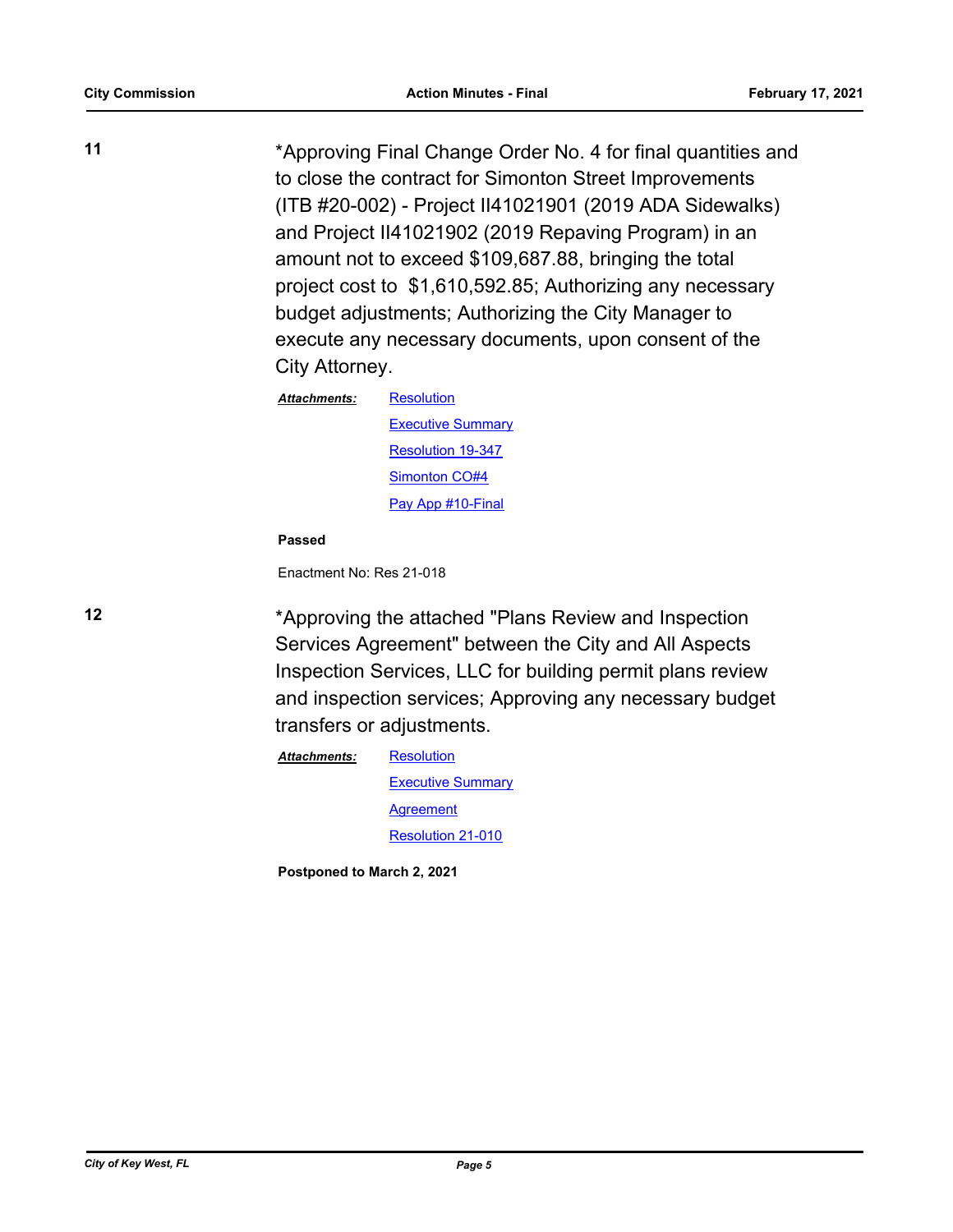**13** \*Approving the attached "Public Transportation Grant Agreement" (PTGA) between the Florida Department of Transportation (FDOT) and the City of Key West for State Fiscal Year (SFY) 2021 Section 5311 Rural operations Funds for the fixed bus route services in the City for Key West (Contract G1T47/Financial Project #434896-2-84-01) in a reimbursement amount of up to \$493,090.00 in operating assistance (50% of total project cost of \$986,180.00).

*Attachments:*

[Executive Summary](http://KeyWest.legistar.com/gateway.aspx?M=F&ID=d33c2d1b-473a-4a99-a8e8-1ad55db7b6a3.pdf) [Public Transportation Grant Agreement](http://KeyWest.legistar.com/gateway.aspx?M=F&ID=743e526e-c2e5-40f2-9364-66ef050c5d97.pdf) [Resolution 19-334](http://KeyWest.legistar.com/gateway.aspx?M=F&ID=efe43d72-078d-4cd5-9b59-ffb1bd32beb0.pdf)

**Passed**

Enactment No: Res 21-019

**[Resolution](http://KeyWest.legistar.com/gateway.aspx?M=F&ID=ecbc9a9f-e9a0-4807-a6a5-2ccf0433de58.pdf)** 

**14** \*Approving a one-year extension of each of the following Event Agreements: Goombay Festival (Bahama Village Community Coalition, Resolution 19-045), Annual Power Boat Championship Race (Race World Offshore, LLC, Resolution 19-188), Key West Amphitheater Venue Management Services (Rams Head Promotion of Key West, LLC, Resolution 19-237); Authorizing the City Manager to execute any necessary documents upon consent of the City Attorney; Providing for an effective date.

> **[Resolution](http://KeyWest.legistar.com/gateway.aspx?M=F&ID=ad675744-57c4-4731-9301-c9ce7d50545f.pdf)** *Attachments:*

> > [Executive Summary](http://KeyWest.legistar.com/gateway.aspx?M=F&ID=c04e779c-9134-4552-9ebf-d0942e785d0b.pdf) [Resolution 19-045 Goombay Festival](http://KeyWest.legistar.com/gateway.aspx?M=F&ID=c9633a80-c59e-42a9-bf4b-9828639e6974.pdf) [Resolution 19-188 Annual Power Boat Championship](http://KeyWest.legistar.com/gateway.aspx?M=F&ID=b544118a-a4a8-4454-ac2a-acdec8707bd6.pdf) [Resolution 19-237 Amphitheatre Agreement](http://KeyWest.legistar.com/gateway.aspx?M=F&ID=ae0f6c7a-bdb6-4c58-b298-bf6098de3e9e.pdf)

#### **Passed**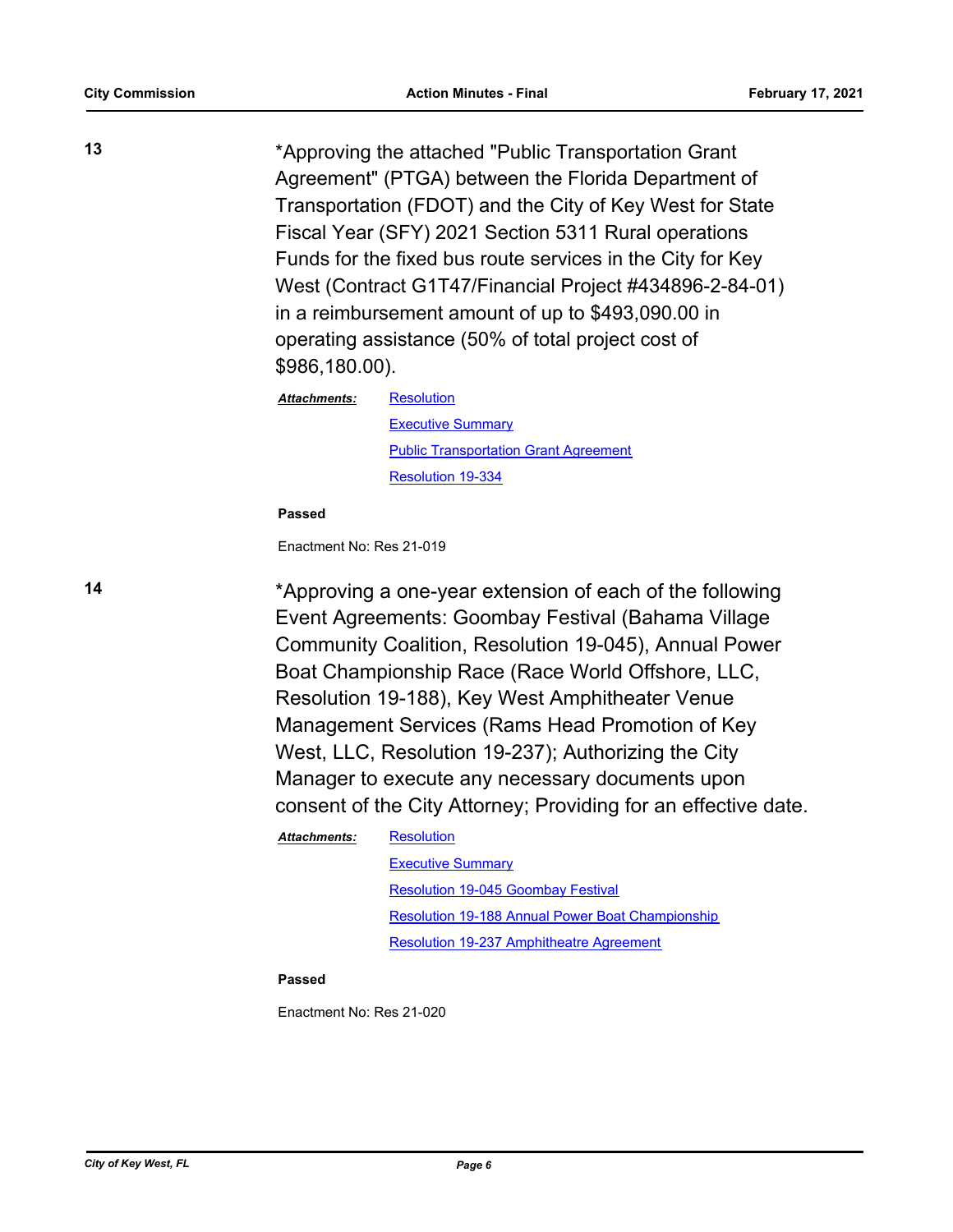**15** \*Approving a one-year extension of the "Agreement" between the City of Key West and the Key West Tourist Development Association, Inc. (Fantasy Fest Celebration agreement approved in Resolution no. 16-128) Authorizing the City Manager to negotiate and extend the contract one year, upon advice and consent of the City Attorney; Providing for an effective date.

> **[Resolution](http://KeyWest.legistar.com/gateway.aspx?M=F&ID=1d4b6692-da70-4a6e-b2b3-9f1d9f0015a3.pdf)** [Executive Summary](http://KeyWest.legistar.com/gateway.aspx?M=F&ID=eb2249b6-fd49-41c1-85c9-1680ebe1ad20.pdf) [Resolution 16-128 Fantasy Fest](http://KeyWest.legistar.com/gateway.aspx?M=F&ID=08e4628a-a6e7-494c-8322-b108ec20c788.pdf) *Attachments:*

**Passed**

Enactment No: Res 21-021

# **Approval of the Consent Agenda**

**A motion was made by Commissioner Weekley, seconded by Vice Mayor Kaufman to Approve the Consent Agenda. The motion was carried unanimously.**

**16** Supporting Florida House Bill 563 and Senate Bill 674, which would authorize counties and municipalities to grant certain ad valorem tax exemptions to property owners whose property is used for the purpose of providing affordable housing; Authorizing the City Clerk to provide copies of the Resolution to members of the Florida Legislature.

> **[Resolution](http://KeyWest.legistar.com/gateway.aspx?M=F&ID=00735312-53f4-415b-b316-38de71c45253.pdf)** *Attachments:*

> > [Fl House Bill 563 proposed as of 2-1-21](http://KeyWest.legistar.com/gateway.aspx?M=F&ID=56782810-bf7e-4bae-98fb-704480d832aa.pdf) [FL Senate Bill 674 563 proposed as of 2-1-21](http://KeyWest.legistar.com/gateway.aspx?M=F&ID=ca643b9f-1ab8-485f-938a-5df545f2d239.pdf)

**A motion was made by Vice Mayor Kaufman, seconded by Commissioner Davila, that the Resolution be Passed. The motion carried by the following vote:**

**Yes:** Commissioner Davila, Commissioner Hoover, Vice Mayor Kaufman, Commissioner Lopez, Commissioner Wardlow, Commissioner Weekley and Mayor Johnston Yes: 7 -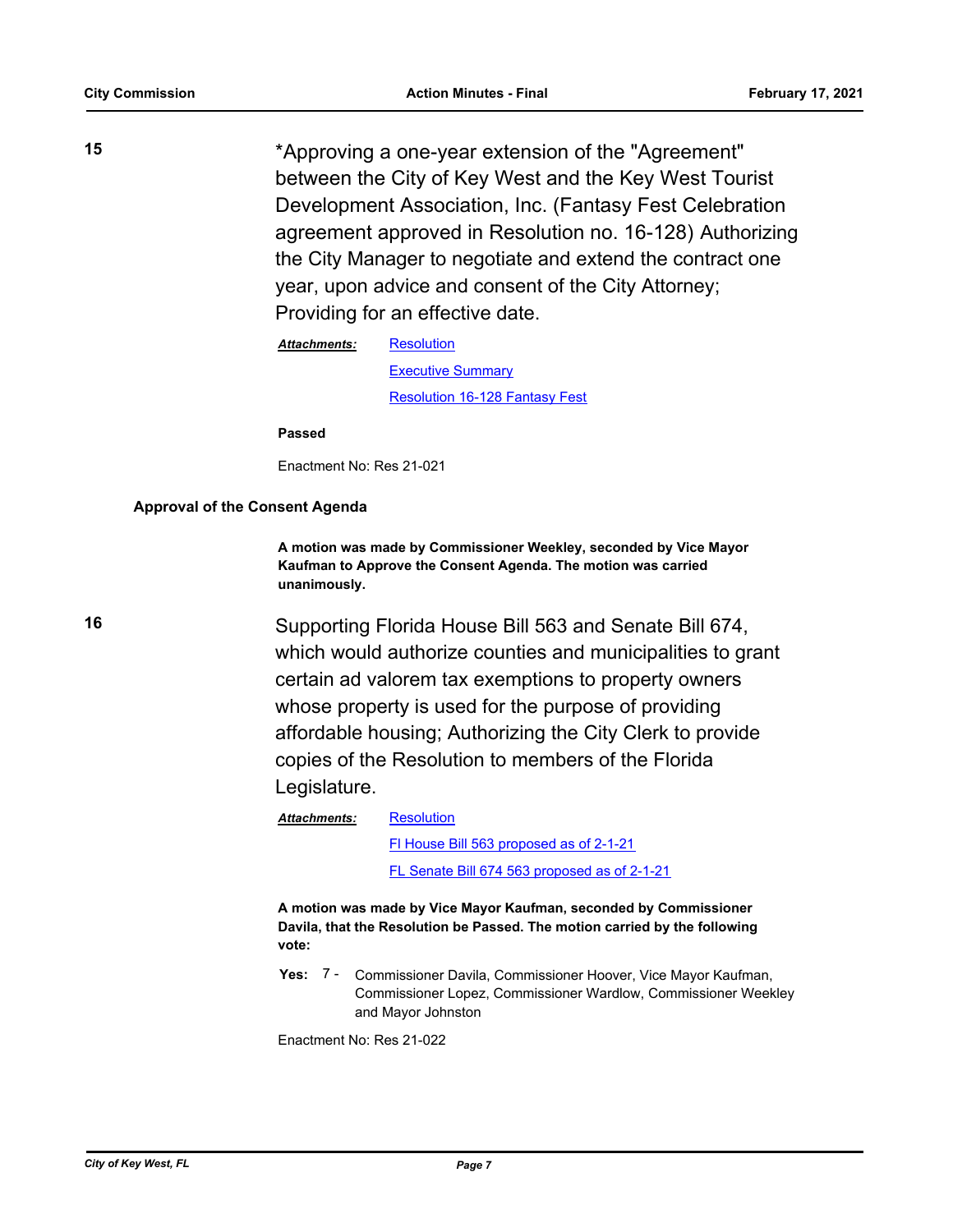**17** Designating the Truman Waterfront Police Horse Stables as the "Kenneth 'Borroso' Rahming Equine Facility".

*Attachments:* [Resolution](http://KeyWest.legistar.com/gateway.aspx?M=F&ID=ed53c8a3-704d-42fd-a207-69a728dc724a.pdf)

**A motion was made by Vice Mayor Kaufman, seconded by Commissioner Davila, that the Resolution be Passed. The motion carried by the following vote:**

Yes: 7 - Commissioner Davila, Commissioner Hoover, Vice Mayor Kaufman, Commissioner Lopez, Commissioner Wardlow, Commissioner Weekley and Mayor Johnston

Enactment No: Res 21-023

**18** Urging the Florida Legislature to support Home Rule for local municipalities and counties; Authorizing the City Clerk to provide copies of this Resolution to Governor DeSantis and members of the Florida Legislature.

*Attachments:* [Resolution](http://KeyWest.legistar.com/gateway.aspx?M=F&ID=e64be17f-5ce0-4da0-ada7-0b749087e00e.pdf)

**A motion was made by Commissioner Weekley, seconded by Vice Mayor Kaufman, that the Resolution be Passed with an amendment to add the Florida League of Cities, Florida Association of Counties, Broward League of Cities, and Miami-Dade League of Cities as additional recipients to receive a copy of the passed resolution. The motion carried by the following vote:**

Yes: 7 - Commissioner Davila, Commissioner Hoover, Vice Mayor Kaufman, Commissioner Lopez, Commissioner Wardlow, Commissioner Weekley and Mayor Johnston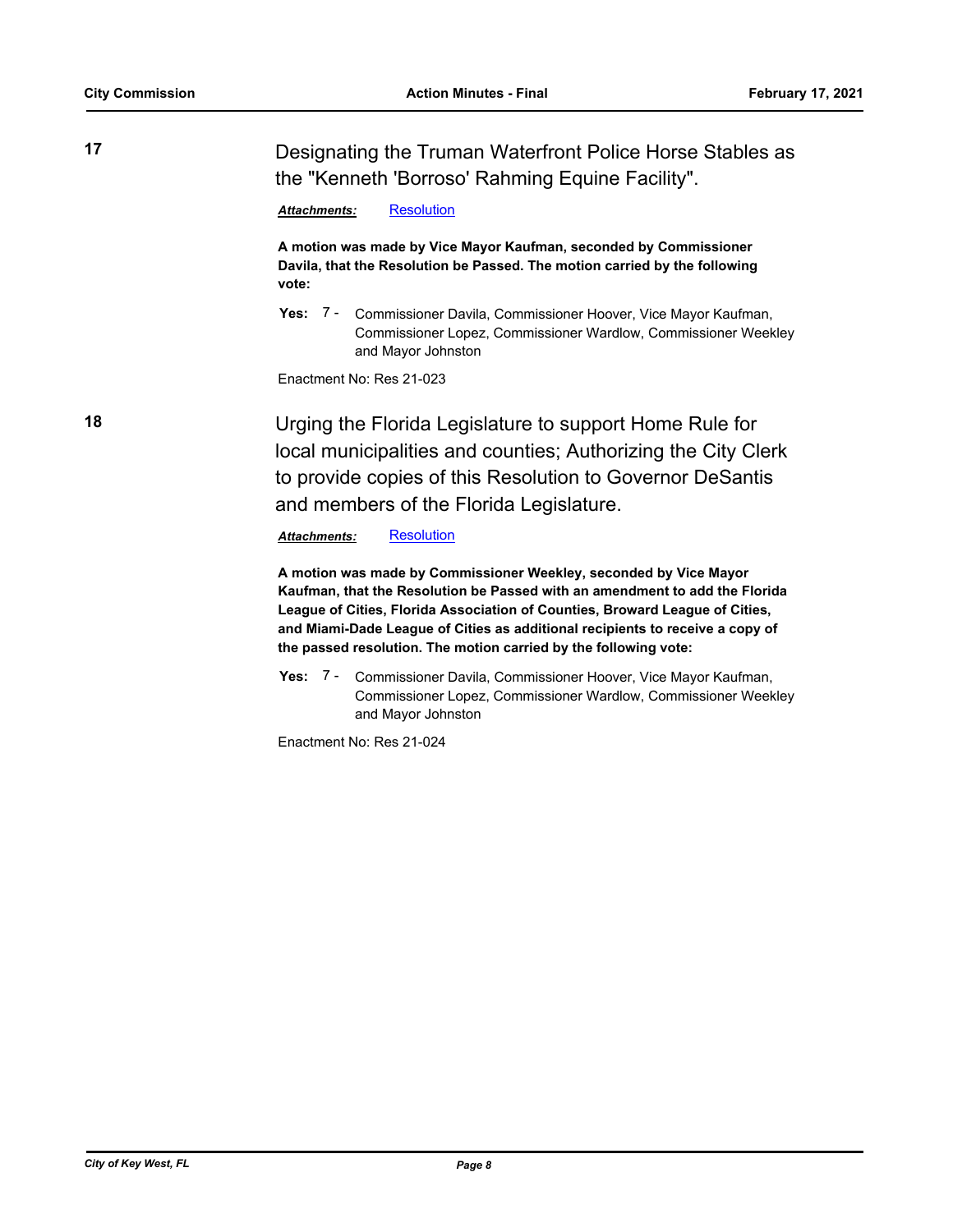# **19 Quasi-Judicial Hearing - Appeal**

Denying the Appeal of Nancy Paulic, by Affirming the determination of the Planning Board rendered in Resolution 2020-44, approving Modification of a Conditional Use Approval at 809-811 Terry Lane.

| <b>Attachments:</b> | <b>Resolution</b>                                                 |  |  |
|---------------------|-------------------------------------------------------------------|--|--|
|                     | Appeal Petronia, Whitehead and Terry Lane                         |  |  |
|                     | Amended - Planning Board Resolution 2020-44 - Passed December     |  |  |
|                     | 17, 2020                                                          |  |  |
|                     | Application For Modification of Conditional Use Approval PB       |  |  |
|                     | Resolution 2011-059                                               |  |  |
|                     | <b>Planning Board Minutes December 17, 2020</b>                   |  |  |
|                     | <b>Staff Report - Planning Board</b>                              |  |  |
|                     | <b>Trash Area Photos</b>                                          |  |  |
|                     | <b>Appeal Letter</b>                                              |  |  |
|                     | <b>Appeal Signatures</b>                                          |  |  |
|                     | A metica waa mede hy Vias Mayar Kaufman, asaanded hy Cammiasianar |  |  |

**A motion was made by Vice Mayor Kaufman, seconded by Commissioner Lopez, that the Appeal be Denied and that condition #13 from the original Planning Board Resolution 2011-059 be reinstated as a condition to the permitted use to ensure a "good faith effort" on behalf of the restaurant operator to employ residents of Bahama Villiage. The motion carried by the following vote:**

Yes: 7 - Commissioner Davila, Commissioner Hoover, Vice Mayor Kaufman, Commissioner Lopez, Commissioner Wardlow, Commissioner Weekley and Mayor Johnston

Enactment No: Res 21-025

**20 Requesting that the appellants of the Conditional Use** Approval as outlined in Planning Board Resolution 2020-44 meet in good faith with the owners of Ram's Head Restaurant along with the City of Key West Planning Director, Director of Code Enforcement, and Commissioner Lopez to come to amenable terms regarding noise.

> **A motion was made by Vice Mayor Kaufman, seconded by Commissioner Lopez, that the Resolution be Passed. The motion carried by the following vote:**

Yes: 7 - Commissioner Davila, Commissioner Hoover, Vice Mayor Kaufman, Commissioner Lopez, Commissioner Wardlow, Commissioner Weekley and Mayor Johnston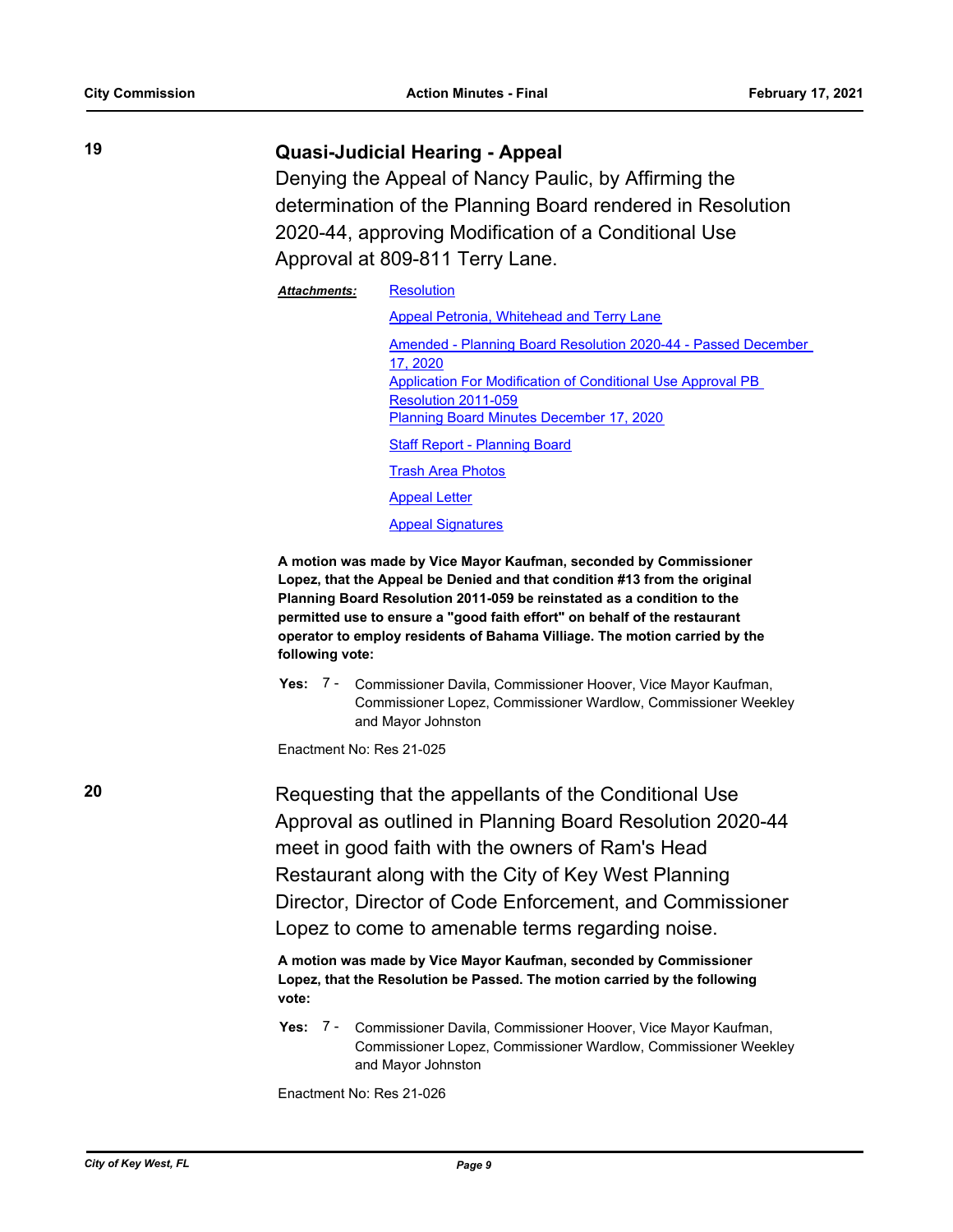**Meeting went into Recess - 8:28 P.M.**

**Meeting Reconvened - 8:35 P.M.**

#### **ORDINANCES - FIRST READING**

**21** An Ordinance of the City Of Key West, Florida, amending Chapter 6 of the Code Of Ordinances, Entitled "Amusements and Entertainment" by amending Section 6-116, to amend definitions; By amending Chapter 18 of the Code Of Ordinances, entitled "Businesses" by amending Section 18-354, Section 18-355, Section 18-359, Section 18-381, Section 18-382, Section 18-383, Section 18-384, Section 18-385, to amend the Chapter to conform with Florida Statutes and add additional safety regulations; By amending Chapter 70 of the Code Of Ordinances, entitled "Traffic and Vehicles" by amending Section 70-1, to amend definitions; By amending Chapter 70 of the Code Of Ordinances, entitled "Traffic And Vehicles" by amending Section 70-119, to amend parking in undesignated area; By adding Article IX, entitled "Electric Bicycle, Motorized Scooters and Micromobility Devices" Section 70-901 to 70-902; Providing for severability; Providing for repeal of inconsistent provisions; Providing for an effective date.

#### *Attachments:* [Ordinance](http://KeyWest.legistar.com/gateway.aspx?M=F&ID=08425acf-aba9-4b46-9e48-c6d5ee007adb.pdf)

**A motion was made by Vice Mayor Kaufman, seconded by Commissioner Lopez, that the Ordinance be Passed with an extended time until Second Reading to March 16, 2021. The motion carried by the following vote:**

- **No:** 1 Commissioner Wardlow
- Yes: 6 Commissioner Davila, Commissioner Hoover, Vice Mayor Kaufman, Commissioner Lopez, Commissioner Weekley and Mayor Johnston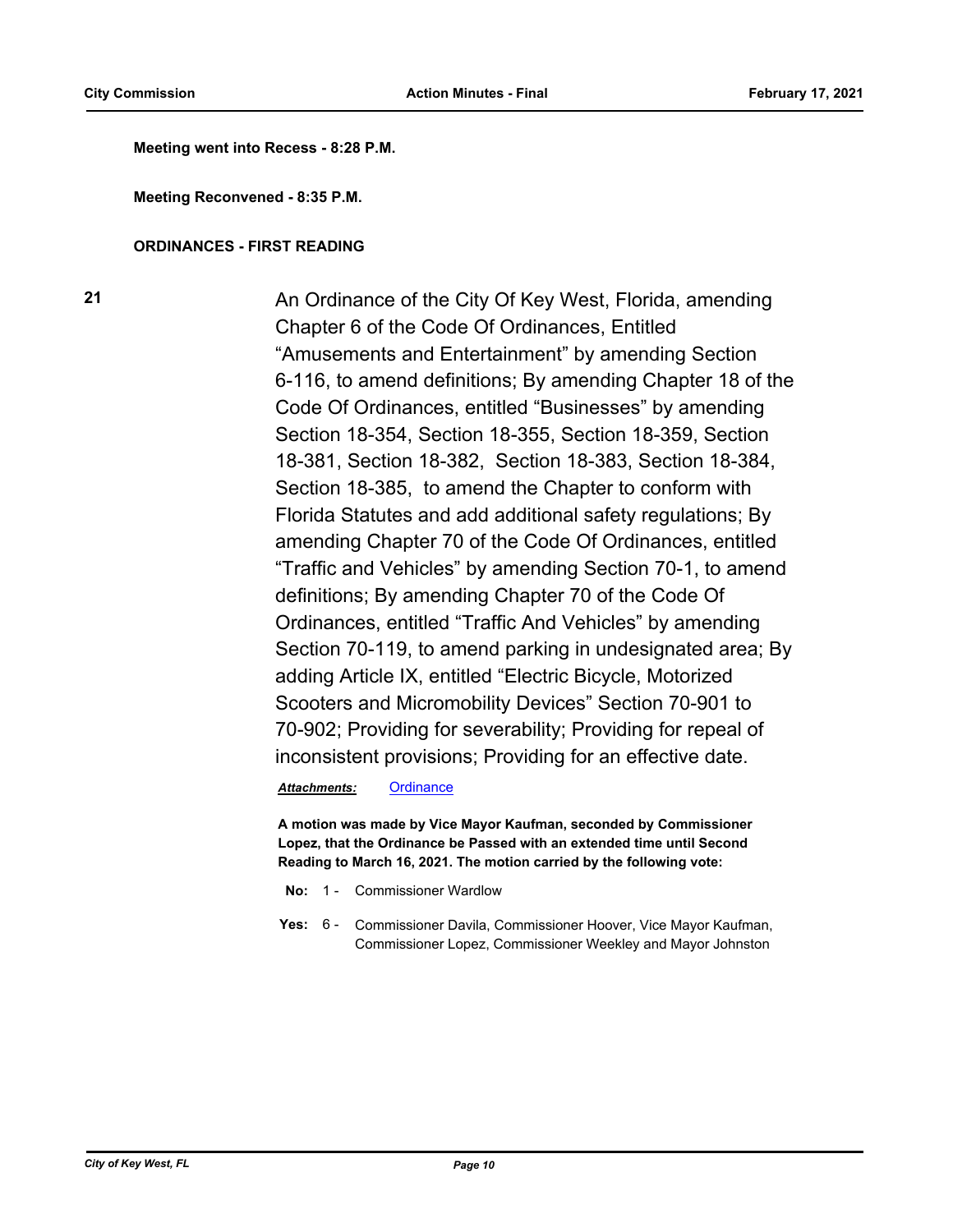**22** An Ordinance of the City of Key West, Florida, amending Chapter 26 of the Code of Ordinances, entitles "Environment", Article IV, entitles "Sound Control by Amending Section 26-191, "Definitions"; Adding Section 62-5 stating prohibition against blowing debris into storm drains; Providing for severability; Providing for inclusion in the Code; Providing for repeal of insistent provisions; Providing for an effective date.

*Attachments:*

**[Ordinance](http://KeyWest.legistar.com/gateway.aspx?M=F&ID=1d235c68-6a85-48e3-988d-853d4e516135.pdf)** 

**[Correspondence](http://KeyWest.legistar.com/gateway.aspx?M=F&ID=7f3e3947-bdb3-405d-a5b1-6bf718b772a4.pdf)** 

**A motion was made by Commissioner Weekley, seconded by Vice Mayor Kaufman, that the Ordinance be Passed to Second Reading. The motion carried by the following vote:**

Yes: 7 - Commissioner Davila, Commissioner Hoover, Vice Mayor Kaufman, Commissioner Lopez, Commissioner Wardlow, Commissioner Weekley and Mayor Johnston

**Meeting went into Recess - 10:05 P.M.**

**Meeting Reconvened - February 18, 2021 at 5:00 P.M. - Commissioner Wardlow was not present**

**ORDINANCES - SECOND READING (Public Hearing)**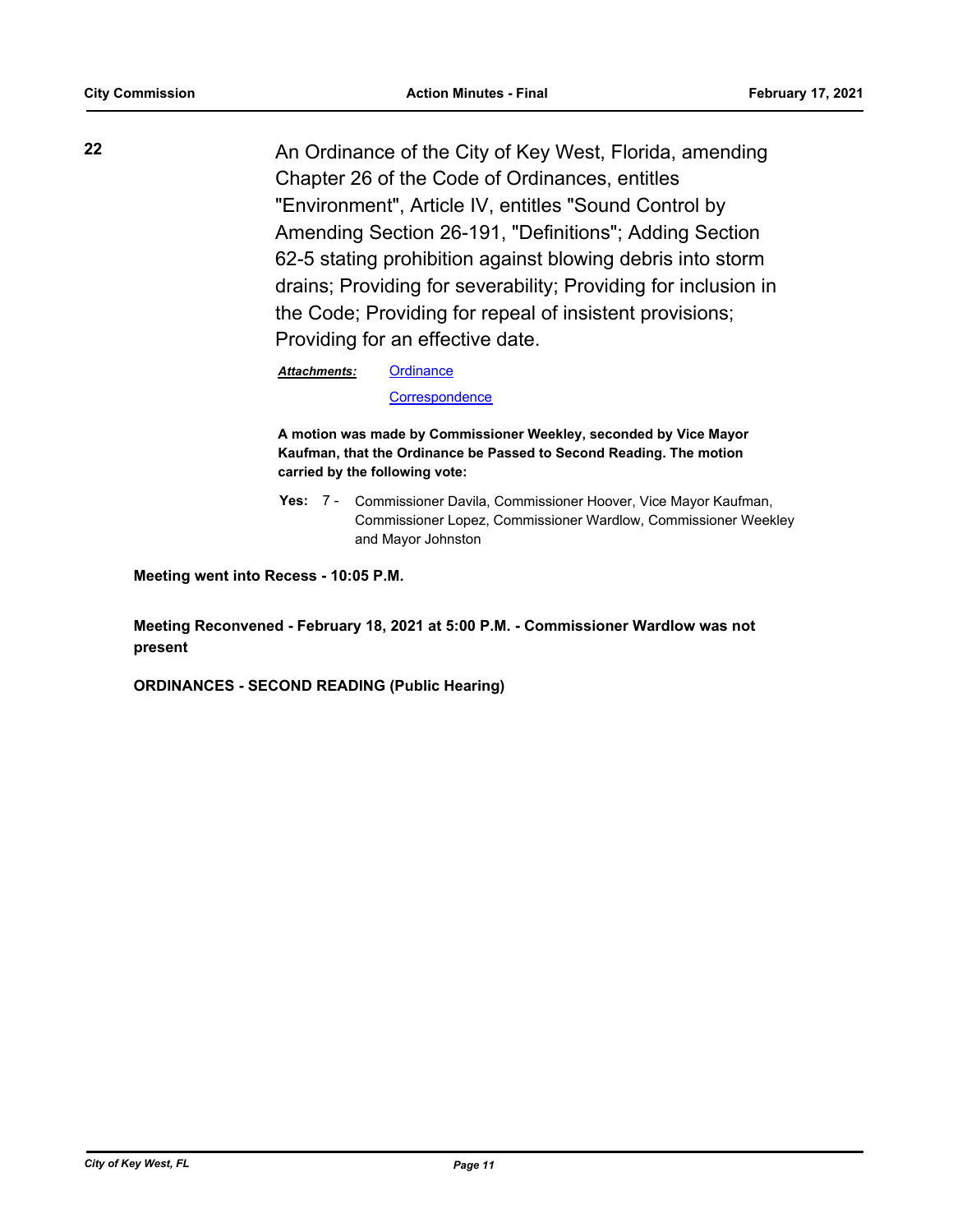**23** An Ordinance of the City of Key West amending Comprehensive Plan Policy 1-1.1.4, entitled "Affordable Housing and Compact Development Incentives," to add a revised FLUM, amending Comprehensive Plan Table 1-1.1.5, to add an additional subdistrict under Historic and Commercial Future Land Use District, and amending Comprehensive Plan Policy 1-1.1.9, entitled "Allowed Uses

in Historic Neighborhood Commercial," to add a fifth corridor and a fourth HNC subdistrict to allow for up to 40 dwelling units per acre; Pursuant to Chapter 90, Article VI, Division 3; Providing for repeal of inconsistent provisions; Providing for an effective date; and Providing for the inclusion in the City of Key West Comprehensive Plan.

> **[Ordinance](http://KeyWest.legistar.com/gateway.aspx?M=F&ID=793913a0-76ce-4e30-8d91-ca85431856ab.pdf)** [Proposed Amended Language](http://KeyWest.legistar.com/gateway.aspx?M=F&ID=293f7c9b-d8bd-4c24-bd94-ee78381676e7.pdf) **[Staff Report](http://KeyWest.legistar.com/gateway.aspx?M=F&ID=0c5fd93f-734a-48e7-8f26-7a1d841b8bda.pdf) [Presentation](http://KeyWest.legistar.com/gateway.aspx?M=F&ID=daef02fe-893b-4a39-af7a-9176396befb1.pdf)** [Executive Summary](http://KeyWest.legistar.com/gateway.aspx?M=F&ID=b8a5db17-3552-401a-a767-fecc495f8520.docx) [Planning Board Resolution 2019-87](http://KeyWest.legistar.com/gateway.aspx?M=F&ID=1896d3fd-9f73-4139-a59e-7a85543caf47.pdf) [Planning Board Resolution 2020-30](http://KeyWest.legistar.com/gateway.aspx?M=F&ID=f1ee726a-c456-457d-8207-865ce6c9fa4e.pdf) [BVRAC Meeting Notes](http://KeyWest.legistar.com/gateway.aspx?M=F&ID=d5643e73-6c7a-4e85-a2bf-e1b840380abf.pdf) [HNC-4 Amendment Presentation](http://KeyWest.legistar.com/gateway.aspx?M=F&ID=080f09bc-5802-466b-af8f-ca5a9e719afe.pdf)

**A motion was made by Commissioner Weekley, seconded by Commissioner Lopez, that the Ordinance be Adopted.** 

**During discussion, Commissioner Kaufman, seconded by Commissioner Hoover, that the Ordinance be amended to change 28 allowable market rate units to 16 allowable market rate units. The motion failed by the following vote:**

- **No: 5 Commissioner Davila, Commissioner Hoover, Commissioner Lopez, Commissioner Weekley, Mayor Johnston**
- **Absent: 1 Commissioner Wardlow**

*Attachments:*

 **Yes: 1 - Vice Mayor Kaufman**

**On the main motion, the motion carried by the following vote:**

- **No:** 1 Vice Mayor Kaufman
- **Absent:** 1 Commissioner Wardlow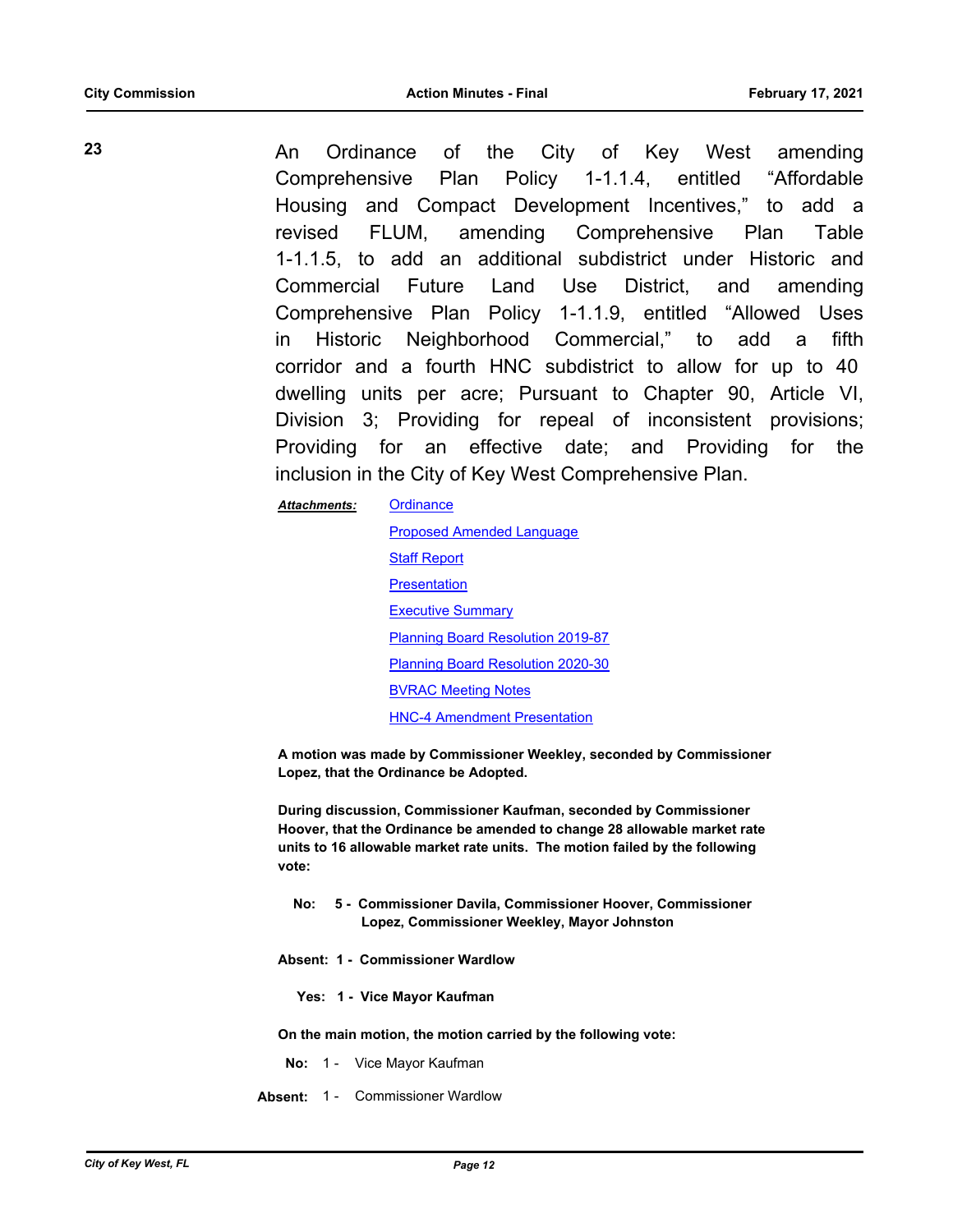Yes: 5 - Commissioner Davila, Commissioner Hoover, Commissioner Lopez, Commissioner Weekley and Mayor Johnston

Enactment No: Ord 21-05

**24** An Ordinance of the City of Key West amending Chapter 122 of the Land Development Regulations, entitled "Zoning," Article IV, entitled "Districts," Division 8 entitled "Historic Neighborhood Commercial Districts," to create a new zoning district entitled the "Historic Neighborhood Commercial District Bahama Village Truman Waterfront" (HNC-4), providing amendments to Section 122-92, entitled "Future Land Use Map Designations and Zoning Districts," Section 122-1111, entitled "Table of Land Use by Districts," Section 122-1112, entitled "Table of Permitted and Conditional Commercial Retail Uses by Districts," and Section 122-1151, entitled "Size and Dimension," Providing for intent, permitted uses, conditional uses, prohibited uses, and dimensional requirements; Providing for residential density of up to 40 units per acre; Pursuant to Chapter 90, Article VI, Division 2; Providing for severability; Providing for repeal of inconsistent provisions; Providing for an effective date.

| <b>Attachments:</b> | Ordinance                                      |  |
|---------------------|------------------------------------------------|--|
|                     | <b>Proposed Amended Language</b>               |  |
|                     | <b>Staff Report</b>                            |  |
|                     | Presentation                                   |  |
|                     | <b>Executive Summary</b>                       |  |
|                     | <b>Planning Board Resolution 2020-31</b>       |  |
|                     | *Large File* Planning Board Resolution 2019-88 |  |
|                     | <b>BVRAC Meeting Notes</b>                     |  |
|                     | <b>HNC-4 Amendment Presentation</b>            |  |

**A motion was made by Commissioner Lopez, seconded by Commissioner Weekley, that the Ordinance be Adopted. The motion carried by the following vote:**

- **No:** 1 Vice Mayor Kaufman
- **Absent:** 1 Commissioner Wardlow
	- Yes: 5 Commissioner Davila, Commissioner Hoover, Commissioner Lopez, Commissioner Weekley and Mayor Johnston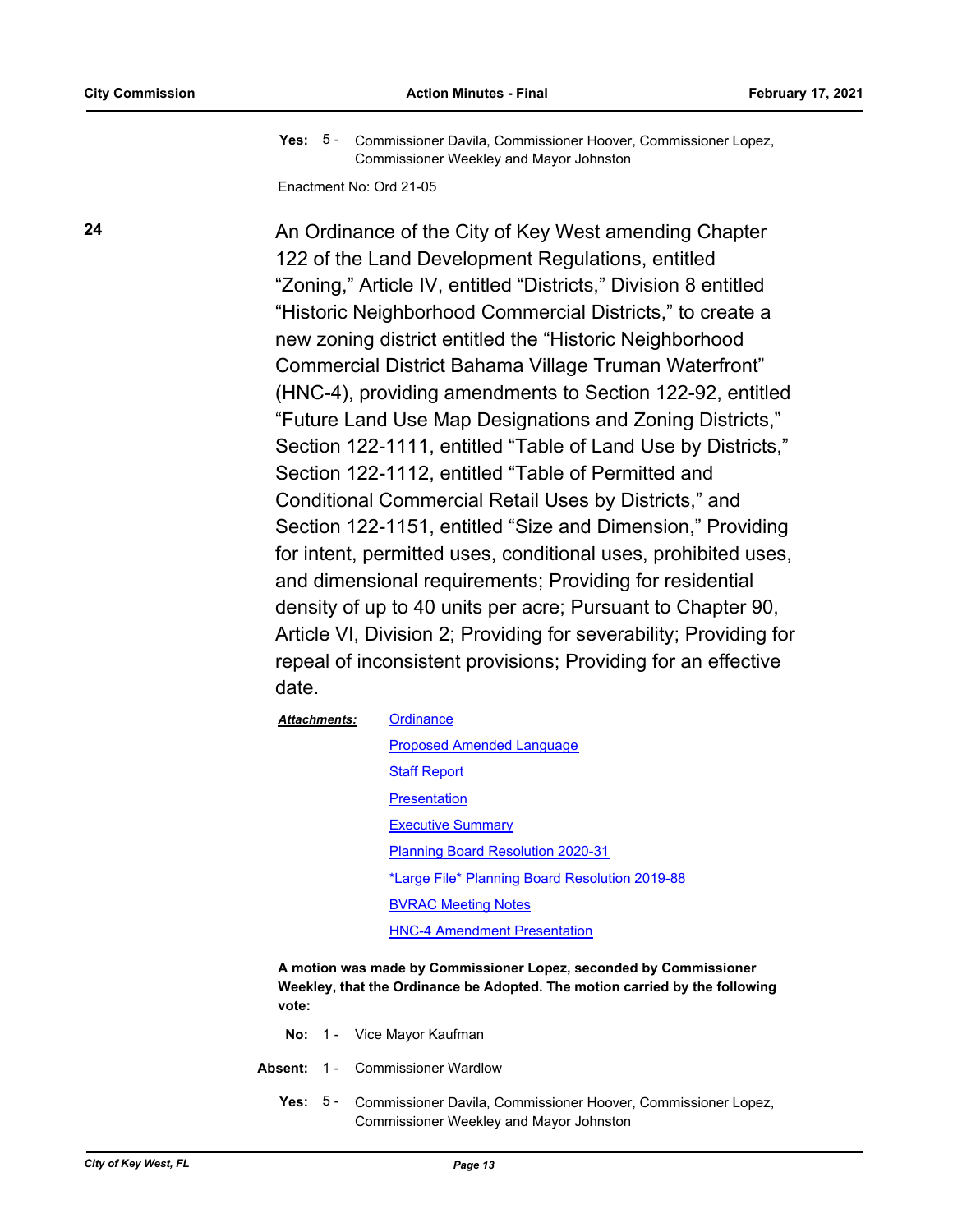Enactment No: Ord 21-06

**25** An Ordinance of the City of Key West, Florida, amending Chapter 86 of the Code of Ordinances entitles "General Provisions" by amending Section 86-9 to amend the definition of affordable housing (very low income); Providing for severability; Providing for repeal of inconsistent provisions; Providing for an effective date.

| <b>Attachments:</b> | Ordinance                |  |
|---------------------|--------------------------|--|
|                     | <b>Executive Summary</b> |  |
|                     | <b>Staff Report</b>      |  |
|                     | <b>Resolution</b>        |  |
|                     |                          |  |

**A motion was made by Vice Mayor Kaufman, seconded by Commissioner Weekley, that the Ordinance and the remaining agenda items be Postponed until March 2, 2021. The motion passed by unanimous vote.**

**26** An Ordinance of the City of Key West, Florida, amending Chapter 122 of the Code of Ordinances entitles "Zoning" by amending Section 122-1466 by adding the definition of affordable housing (very low income); Providing for severability; Providing for repeal of inconsistent provisions; Providing for an effective date.

> **[Ordinance](http://KeyWest.legistar.com/gateway.aspx?M=F&ID=6d84f7e1-8fa2-4d8e-be4a-499c16688bc6.pdf) [Staff Report](http://KeyWest.legistar.com/gateway.aspx?M=F&ID=0bdb9b99-b205-4f5f-8182-cd6d801b0d20.pdf)** [Executive Summary](http://KeyWest.legistar.com/gateway.aspx?M=F&ID=2a26f005-4340-4591-bfbe-4a92976b1ed4.pdf) **[Resolution](http://KeyWest.legistar.com/gateway.aspx?M=F&ID=363cc06b-6785-4e83-9a30-55c626c15572.pdf)** *Attachments:*

**Postponed to March 2, 2021**

### **DISCUSSION**

| 27 | Affordable Housing Update             |                                    |
|----|---------------------------------------|------------------------------------|
|    | Postponed to March 2, 2021            |                                    |
| 28 | North Roosevelt Blvd Planning Process |                                    |
|    | <b>Attachments:</b>                   | N. Roosevelt Survey - Draft        |
|    |                                       | N. Roosevelt Blyd Improvements Map |

**Postponed to March 2, 2021**